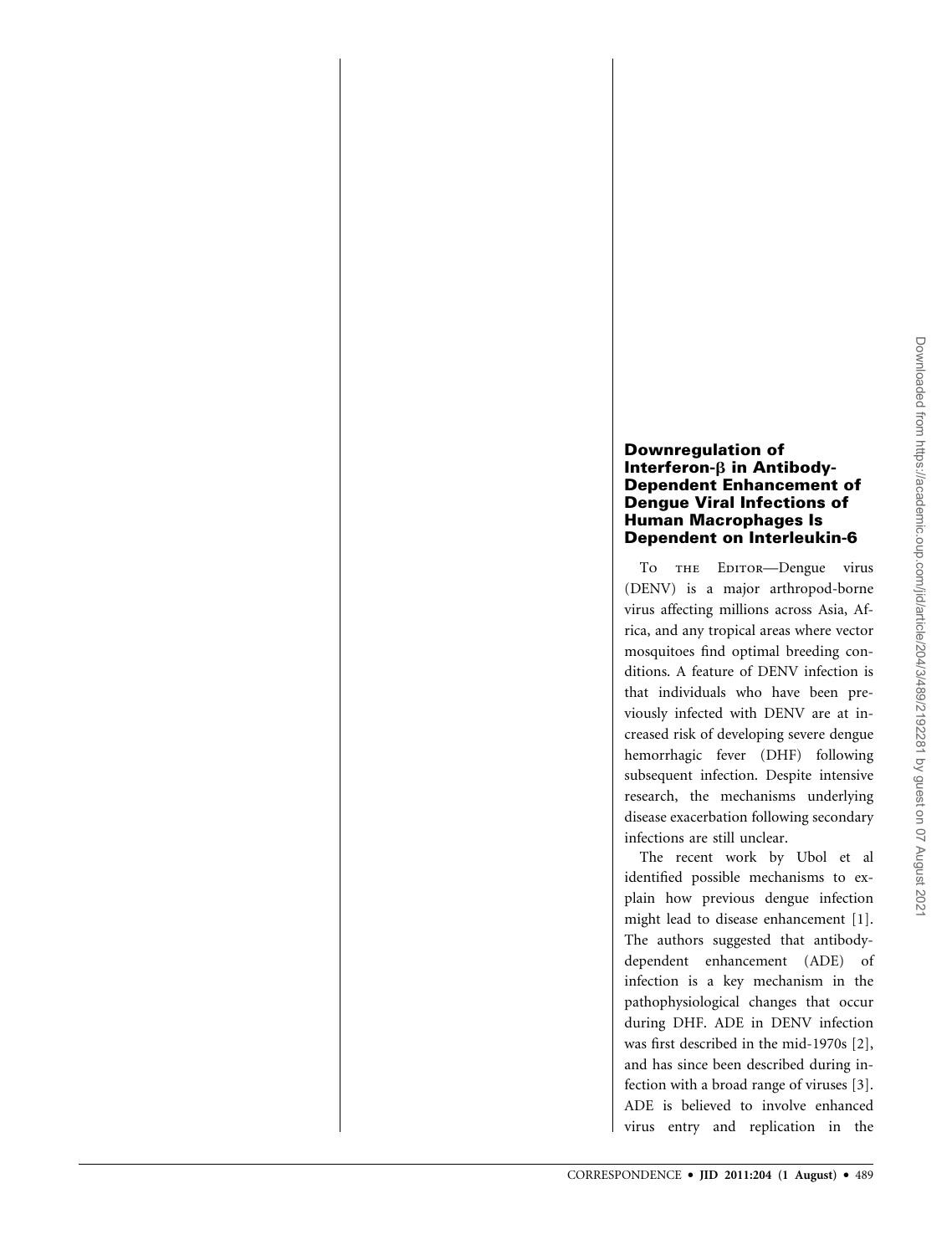

**Figure 1.** Dengue virus (DENV) 2 NGC strain was used to infect monolayer of human macrophage cell cultures at a multiplicity of infection (MOI) of 1. For antibody-dependent enhancement (ADE) of infection, DENV was incubated with a  $10^{-3}$  dilution of DENV-immune serum for 1 hour at room temperature (DENV-ADE), while virus for control DENV infection (non-ADE) was incubated with a  $10^{-3}$  dilution of normal human serum prior to macrophage infection. The virus inoculum was discarded and cell monolayer rinsed with medium. Fresh medium, RPMI, was added to the monolayer, and the infected cultures were incubated for 12 hours. A, Quantitative real-time polymerase chain reaction (PCR) analysis of transcript for interferon (IFN)- $\beta$ , interleukin (IL)-6, IL-10, suppressor of cytokine signaling 1 (SOCS1), and suppressor of cytokine signaling 3 (SOCS3) messenger RNA (mRNA) in cells 12 hours after infection with DENV-ADE or DENV. Data represent the mean fold change in mRNA levels, compared with uninfected controls. GAPDH was used as a reference gene. Significant differences in expression are marked with an asterisk, \*  $P < .05$ . B and C, Western blot analysis of retinoic acid–inducible gene I (RIG-I) (B) and melanoma differentiation– associated antigen 5 (MDA-5)  $(C)$  expression in macrophages infected with DENV-ADE or DENV (1) MOI) for 12 hours. The cell lysates were examined by Western blotting with antibodies to RIG-I or MDA-5 (both from Cell Signaling). Control included the detection of host cell protein expression by anti- $\alpha$  actin antibody (Santa Cruz Biotechnology). D, Macrophage cultures were pretreated with .15  $\mu$ g/mL antihuman IL-6 antibody (R&D Systems) for 1 hour at 37°C. The cells were then infected with .<br>DENV-ADE for 1 hour at 37°C. Cells infected with DENV-ADE in the absence of antihuman IL-6 antibody treatment were used as a control. The virus inoculum was discarded and cells were rinsed with medium. Fresh medium containing .15  $\mu$ g/mL antihuman IL-6 antibody was added to the monolayer for an additional 12 hours at 37°C. Quantitative real-time PCR was performed for the analysis of transcript for IFN- $\beta$ , SOCS1, and SOCS3 mRNA in cells 12 hours after infection with DENV-ADE (with or without antihuman IL-6 antibody treatment) or DENV. Data represent the mean fold change in mRNA levels, compared with uninfected controls. GAPDH was used as a reference gene. Significant differences in expression are marked with an asterisk,  $* P < .05$ .

presence of a subneutralizing concentration of virus-specific antibodies. However, ADE has largely been described in vitro, and it has been difficult to demonstrate its clinical relevance to dengue infection.

Ubol et al used a DENV-antibody complex to induce ADE in a monocytic cell line (THP-1), and then analyzed the expression of interferon (IFN)- $\beta$  and antiviral intracellular signaling pathways. Retinoic acid–inducible gene I (RIG-I), melanoma differentiation-associated antigen 5 (MDA-5), and IFN- $\beta$  were upregulated following DENV infection, but the induction of these proteins was prevented in cells infected with the DENV-ADE complex. In parallel, the authors noted that expression of interleukin (IL)-10 and suppressor of cytokine signaling 3 (SOCS3) was markedly enhanced in the DENV-ADE cells. The authors noted that these changes may also occur in vivo; peripheral blood mononuclear cells (PBMCs) from DHF patients expressed lower levels of RIG-I, MDA-5, and IFN- $\beta$  than those from patients with mild dengue fever, while IL-10 and SOCS3 were detected at higher levels in DHF patients than in patients with mild dengue fever.

In view of the findings by Ubol et al, we aimed to determine whether similar mechanisms are active in primary monocyte–derived human macrophages as these cells are major targets of dengue virus infection [4]. We obtained blood from healthy individuals and isolated PBMCs following separation using Ficoll. Cells were then washed in phosphate-buffered saline, resuspended in culture medium, and allowed to adhere for 2 hours. For the generation of macrophages, PBMCs were cultured for 5 days in the presence of macrophage colony stimulating factor as described previously [5]. The identity of the cells as macrophages was confirmed by flow cytometry. Cells were then infected with DENV in the absence (non-ADE) or presence of sub-neutralizing anti-DENV antibodies with ADE activity (ADE).

DENV-ADE–infected human macrophages showed increased infectivity and enhanced virus titers compared with non-ADE infection at 12 and 24 hours after infection (data not shown). Cells were collected at 12 hours after infection and the messenger RNA (mRNA) transcripts for IFN- $\beta$ , IL-6, IL-10, supressor of cytokine signaling 1 (SOCS1), and SOCS3 were determined by real-time polymerase chain reaction. Cells were also collected for Western blotting to analyze RIG-I and MDA-5 protein levels. IFN- $\beta$  mRNA expression was significantly lower ( $P < .05$ ) in DENV-ADE–infected macrophages compared with those infected with